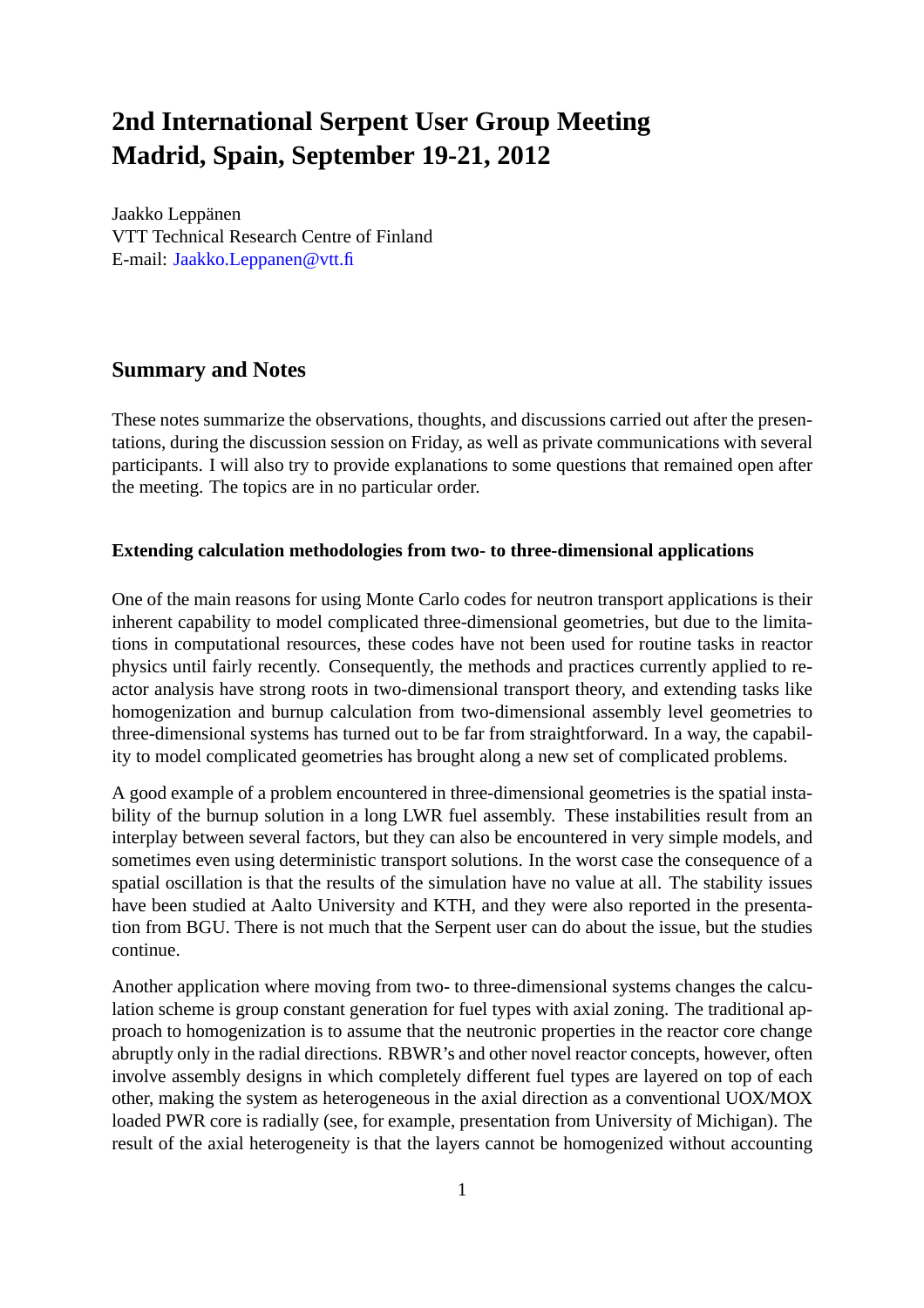for their surroundings above and below. Axial coupling between the nodes also necessitates the use of two additional discontinuity factors.

Instead of forcing an additional dimension in the methods and practices established for twodimensional lattice transport codes, it might be worth the effort to revise the entire calculation scheme. Combining the continuous-energy Monte Carlo method to diffusion theory has not yet been fully accomplished, and the three-dimensional nature of the simulation should be kept in mind while developing new methods for calculating diffusion coefficients and performing leakage corrections.

# **Parallelization**

The Monte Carlo method is generally known for its potential for almost linear scalability when run in parallel mode. In practice, however, there is a very simple theoretical limit, known as Amdahl's law, that determines the maximum speed-up  $S$  of a parallelized program when compared to a serial run:

$$
S(N) = \frac{1}{(1 - P) + P/N},
$$
\n(1)

where  $N$  is the number of parallel processes and  $P$  is the fraction of CPU time spent in the parallelized part of the program. Even though this formula is based on certain simplifications, it gives a good qualitative description of the problem. Figure 1 shows how attaining a good scalability for hundreds of processes requires a very large fraction of the program to be run in parallel, which is also what limits the scalability of the Monte Carlo simulation.



**Figure 1:** *Amdahl's speed-up factor for 95%, 99% and 99.9% parallelizations. Left: for up to 50 parallel processes. Right: for up to 500 parallel processes. A typical cluster node consists of 6 to 12 CPU cores, and parallelization beyond that is accomplished by coupling several nodes together. Techniques used for intra-node parallelization (OpenMP) differ from techniques used between the nodes (MPI), so in practice the scalability curves are not smooth functions of* N*.*

Parallelization in Serpent 1 is based on the Message Passing Interface (MPI), which means that each parallel task executes a separate copy of the program code, and communication is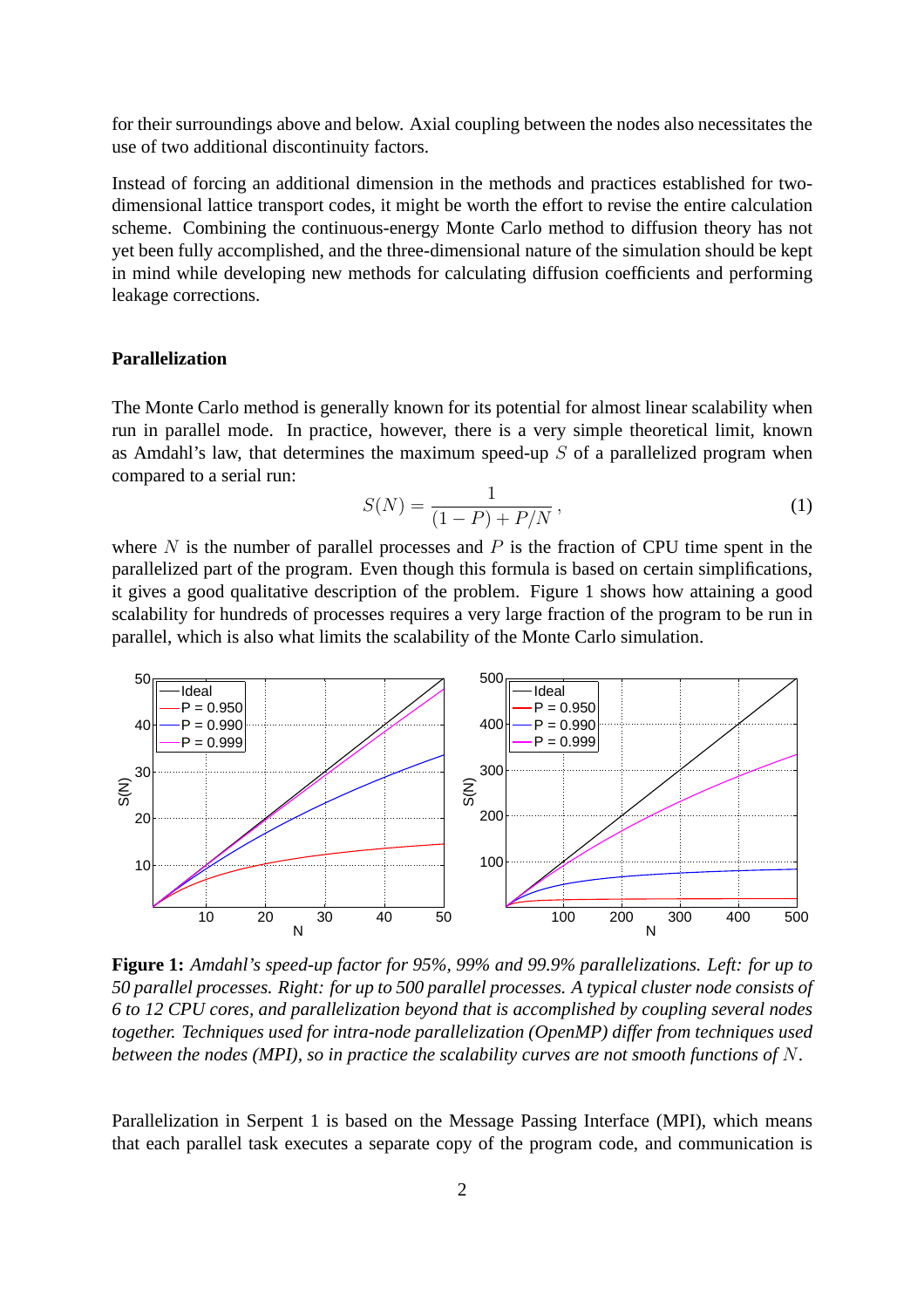handled by sending chunks of data between the tasks. The main drawback of this distributed approach is that the data arrays accessed by the code are not shared either, and memory usage is consequently multiplied by the number of tasks. For a code that already in serial mode requires several gigabytes of memory this means that the computational resources of multi-core CPU's cannot be fully utilized in practice.

The limitations due to excessive memory usage are overcome in Serpent 2 by using hybrid parallelization, based on the combination of OpenMP and MPI. Unlike MPI, OpenMP shares the same memory space between parallel threads, which means that all CPU cores within a single node can be assigned for the calculation without increasing the overall memory demand. Since data sharing cannot be extended beyond the computational unit, parallelization between separate nodes is handled using MPI.

The development and optimization of the parallel routines in Serpent 2 has so far mainly focused on OpenMP, while the MPI routines are taken almost directly from Serpent 1. The presentation by Professor Hoogenboom showed that the calculations scale reasonably well up to about 10 CPU cores, but beyond that there is considerable saturation in the performance. This observation shows that there is still some work to be done for the parallelization routines, especially when the calculation is divided between multiple nodes.

The scalability of OpenMP parallelization depends on several factors. The parallelization of the transport simulation is implemented by assigning each particle history with its own parallel thread. This means that  $P$  in Eq. (1) includes all operations performed on the particle history from the initial emission until the history is terminated by absorption, escape or cut-off. All CPU time that is spent between the simulated generations for collecting results, printing output, setting up the next criticality cycle, etc. decreases the value of P and the attained parallel speedup. In general, calculation cases where the neutron histories are long tend to scale up better than cases where the particles are absorbed or leaked soon after they are born. This difference is seen, for example, when comparing LWR and HTGR calculations.

Another factor that may significantly affect the scalability of a criticality source simulation is the reproducibility of the random number sequence. The initialization of the random number generator in Serpent 2 is based on particle indexes, which are assigned to the neutron population at the beginning of each criticality cycle. The order in which new particles are stored in the fission bank is generally not the same in serial and parallel modes, and in order to preserve the random number sequences, the fission bank must be sorted before running the next cycle.<sup>1</sup> The CPU time required for sorting depends on population size, and also, on the number of threads, since the unsorted fission bank becomes more disordered as the number of threads is increased. OpenMP reproducibility can be switched off by input option:

set repro 0

Fission bank sorting is then omitted, which means better scalability, but the results will be slightly different each time the calculation is run.

 $<sup>1</sup>$  This problem is specific to the criticality source simulation mode. Neutron histories in an external source</sup> simulation are completely independent, and the random number sequence is automatically preserved.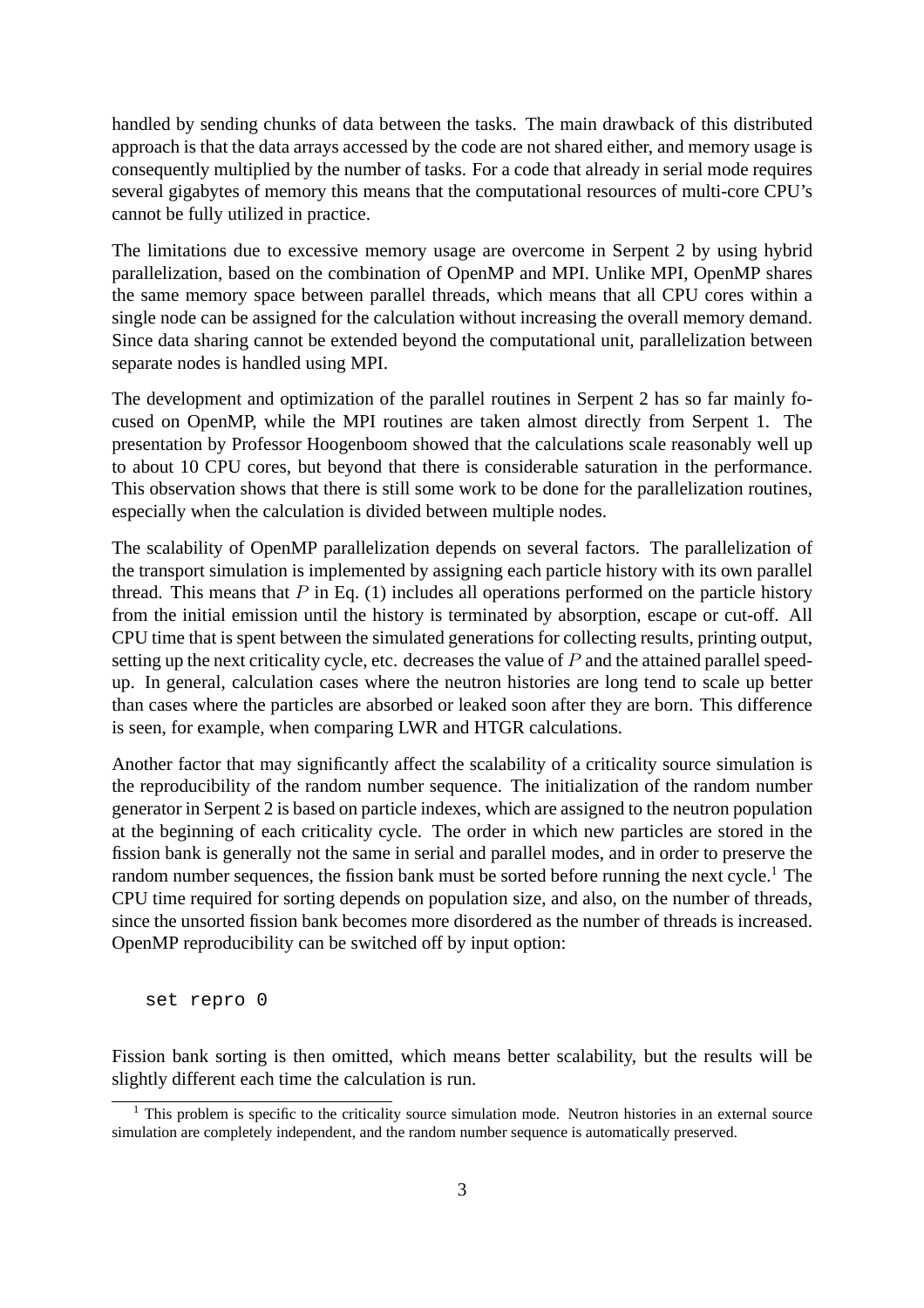Some improvement in scalability may also be attained by increasing the batching interval, i.e. the number of generations simulated before collecting the results. This interval is set to one by default, and the value can be changed by adjusting the fifth parameter in the "pop" card:

set pop <npop> <ncycles> <nskip> <keff0> <nbatch>

Scalability in burnup mode is also affected by the parallelization of depletion and processing routines. The speed-up is generally not as good as for the transport routine, so the overall performance depends on the number of burnable materials and the optimization mode used in the calculation.<sup>2</sup>

The presentation from RWTH Aachen University showed that, even though the implementation of MPI parallelization is made easy for the code developer by supplying a high-level programming interface with external libraries, hardware-related issues cannot be completely ignored. This is especially the case when MPI message size increases to tens of gigabytes, which is typical for Serpent burnup calculations. There is no computer scientist in the Serpent developer team, so feedback from users with the related expertise is considered extremely valuable.

All parallelization in Serpent is based on distributing the computational effort between several CPU's. Another interesting possibility is to use graphics processing units (GPU's) for the same purpose. This novel approach is making its way to scientific computing, including Monte Carlo particle transport simulation. Presentation form UC Berkeley showed examples of a simplified Monte Carlo program with very promising results. Implementing GPU parallelization in an existing code may require significant changes in the programming style and structure, but this possibility is certainly considered in the future development of Serpent as well.

#### **Thermal energy groups in fast reactor cross section generation**

Even though fast reactors operate well above the thermal energy region of neutrons, deterministic transport codes require multi-group cross sections that span the entire spectrum. Group structures used in fast reactor calculations usually reserve several groups for low-energy neutrons. When the group constants are produced using a Monte Carlo code, these groups receive a very low number of scores, and therefore suffer from poor statistics.

It was shown in the presentations from HZDR that this problem can be avoided by combining the lowest energy groups into a single group spanning the entire thermal region. A more universal solution, however, would be to use implicit methods to get more neutrons at low-energy. Serpent 2 does have an option for implicit capture, which should increase the number of neutrons slowing past the capture resonances of U-238. Most likely this method will turn out to be insufficient for this purpose, and the solution will require a weight-window type approach for the energy variable. This possibility will be studied in the future, when variance reduction techniques are implemented in Serpent 2.

<sup>2</sup> For the optimization modes, see: J. Leppänen and A. Isotalo, *"Burnup Calculation Methodology in the Serpent 2 Monte Carlo Code."* In Proc. PHYSOR-2012.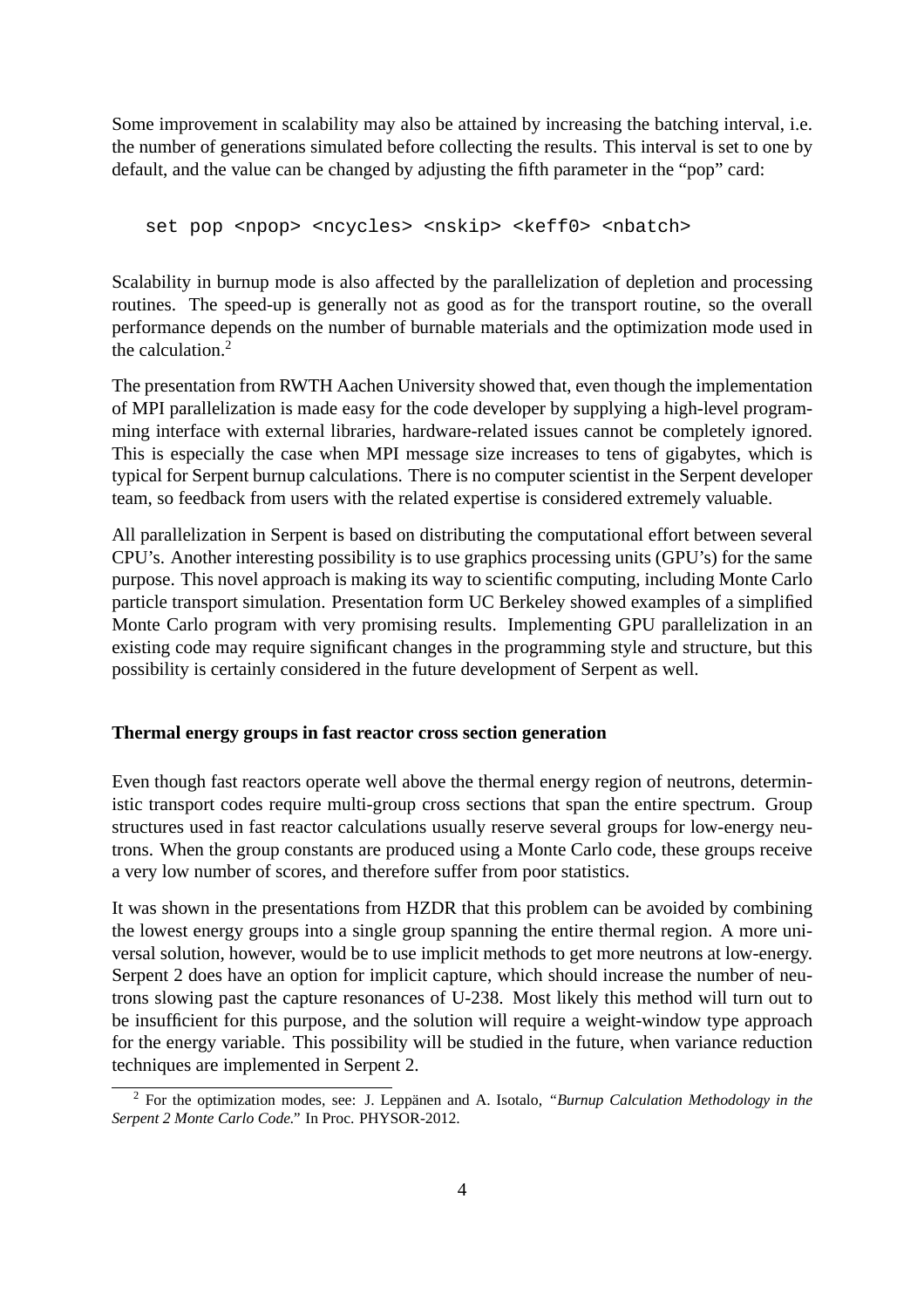#### **Calculations of time constants**

Serpent calculates various time constants, such as prompt neutron lifetimes  $(l_p)$  and neutron reproduction times (Λ) using implicit and analog estimators. There has been some confusion on how these parameters are calculated, and code versions prior to 1.1.18 and 2.1.8 handle vacuum boundary conditions in such way that the analog estimator of  $l_p$  can be significantly over-estimated. The methodology is not well documented, so I try to explain the basics here.<sup>3</sup>

The term "implicit estimator" refers here to parameters that are derived from other results, without direct relation to the transport simulation. The implicit prompt neutron lifetime is given by the text-book definition:

$$
l_{\rm p} = \frac{1}{\overline{v}(\Sigma_{\rm f} + \Sigma_{\rm c} + L)} = \frac{k_{\rm eff}}{\overline{v}\nu\Sigma_{\rm f}},
$$
\n(2)

where  $\overline{v}$  is the mean neutron speed,  $\Sigma_f$  and  $\Sigma_c$  are the fission and capture cross sections, respectively, and  $L$  is the leakage term (total leakage rate divided by total flux). All these parameters are calculated as the cross sections are homogenized over the geometry. Neutron reproduction time, which characterizes the time it takes for the neutron population to reproduce itself, is calculated similarly, as:<sup>4</sup>

$$
\Lambda = \frac{1}{\overline{v}\nu\Sigma_{\rm f}} = \frac{l_{\rm p}}{k_{\rm eff}}\,. \tag{3}
$$

The implicit prompt neutron lifetime given by Eq. (2) has been compared to MCNP results in a set of infinite lattice test cases, and the values are within the range of statistical accuracy from each other.<sup>5</sup> For some reason the results are generally not as good for fast critical benchmarks (Godiva, Jezebel, etc.), even though there is a perfect match for  $k_{\text{eff}}$ .

The analog estimators of prompt neutron lifetime and neutron reproduction time are calculated from the simulated neutron histories, using two simple definitions:

$$
l_{\rm p} = \text{Average time from neutron emission to capture, fission or escape} \tag{4}
$$

and

 $\Lambda$  = Average time it takes for the neutron population to reproduce itself (5)

The calculation of (4) is extremely straightforward, but the earlier code versions had a problem defining the exact time of escape, due to the way the outer geometry boundary was handled. Also, while writing this, I now realize that the analog estimator used by Serpent for the neutron reproduction time is not that in (5). Instead, it is the average time between two consecutive fission events, which, using the terminology suggested by Lewins, should be called the "neutron generation time". I will try to fix this problem in the next updates.

<sup>&</sup>lt;sup>3</sup> Meulekamp's method, which is used to calculate effective (adjoint-weighted) delayed neutron fractions, is well described in: R. K. Meulekamp and S. C. van der Marck, *"Calculating the Effective Delayed Neutron Fraction with Monte Carlo."* Nucl. Sci. Eng. **152** (2006) 142-148.

<sup>&</sup>lt;sup>4</sup> The neutron reproduction time is sometimes called the neutron generation time, but there is a possibility for misconception, since the latter term is also used for the average time between two fissions. See: J. Lewins, *"Renaming the generation time the reproduction time."* Ann. Nucl. Energy, **33** (2006) 1071.

 $<sup>5</sup>$  See the validation reports at: http://virtual.vtt.fi/virtual/montecarlo/validation/lattice calculations</sup>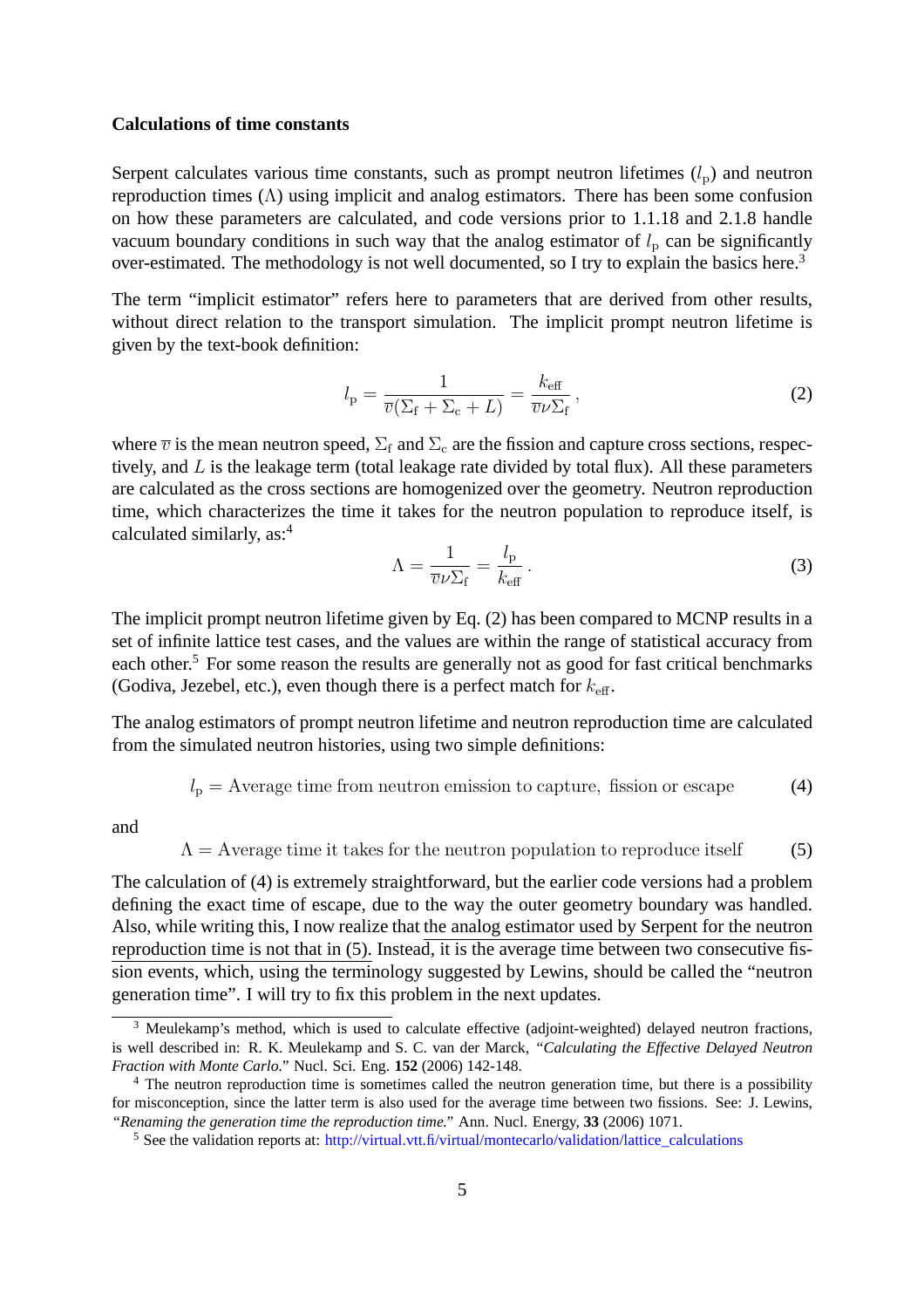It should also be noted that all parameters in Eqs.  $(2) - (5)$  are calculated as forward-, not adjoint-flux weighted averages.

#### **Time-dependence and dynamic Monte Carlo**

The difficulties related to the calculation of time constants were brought up in the presentation by Professor Wallenius from KTH, and there has been similar recent discussions with other users by e-mail. The different possibilities of simulating a time-dependent neutron transport process were also brought up. Since dynamic Monte Carlo simulation is also one of the work packages in the EU-HPMC project, from which Serpent development is partially funded, some considerable effort will be devoted to the topic during the next year.

As the first step towards the capability to simulate a time-dependent system, time binning will be added in detectors. This should be sufficient for running time-dependent external source simulations in sub-critical systems. Adding a time cut-off extends the capability to supercritical systems, but only for simulating relatively short transients. There are also other ways of coping with the exponentially growing neutron population, such as implicit treatment of fission reactions, which will be studied in the future.

In a criticality source simulation, time dependence (of the fundamental mode solution) can be handled using the  $\alpha$ -eigenvalue method,<sup>6</sup> which is available, for example, in MCNP4C. Similar methodology was implemented in an earlier version of Serpent 1 as well, but the results were not completely satisfactory, and since there was no apparent use for the method at that time, the idea was dropped. The  $\alpha$ -eigenvalue simulation mode will be revisited and, if found useful, implemented in Serpent 2.

One of the main difficulties in dynamic Monte Carlo is extending the simulation to such time scales that delayed neutron emission becomes significant. Methods have been developed for this type of problems at Delft University of Technology<sup>7</sup>, and implementation of these methods to Serpent will be studied in the framework of the EU-HPMC project.

#### **Systematic discrepancy in Pu-239 concentrations compared to other codes**

A systematic over-prediction in the concentration of Pu-239 compared to CASMO-4E results in a PWR assembly burnup calculation was observed when the built-in depletion solver was first implemented in Serpent 1.<sup>8</sup> The cause of this discrepancy has not yet been resolved, but it has been suspected to result from either methodological differences or spectral effects from

<sup>&</sup>lt;sup>6</sup> An excellent introduction to time dependence in transport theory and Monte Carlo simulation is found in: D. E. Cullen, et al., *"Static and Dynamic Criticality: Are They Different?"* UCRL-TR-201506, Lawrence Livermore National Laboratory, 2003. Available on-line at: http://home.comcast.net/ redcullen1/reports.htm

<sup>7</sup> See several publications related to the Ph.D. work of Bart Sjenitzer, for example: B. L. Sjenitzer and J. E. Hoogenboom, *"General Purpose Dynamic Monte Carlo with Continuous Energy for Transient Analysis."* In Proc. PHYSOR-2012.

<sup>8</sup> J. Leppänen and M. Pusa, *"Burnup Calculation Capability in the PSG2 / Serpent Monte Carlo Reactor Physics Code."* In Proc. M&C 2009.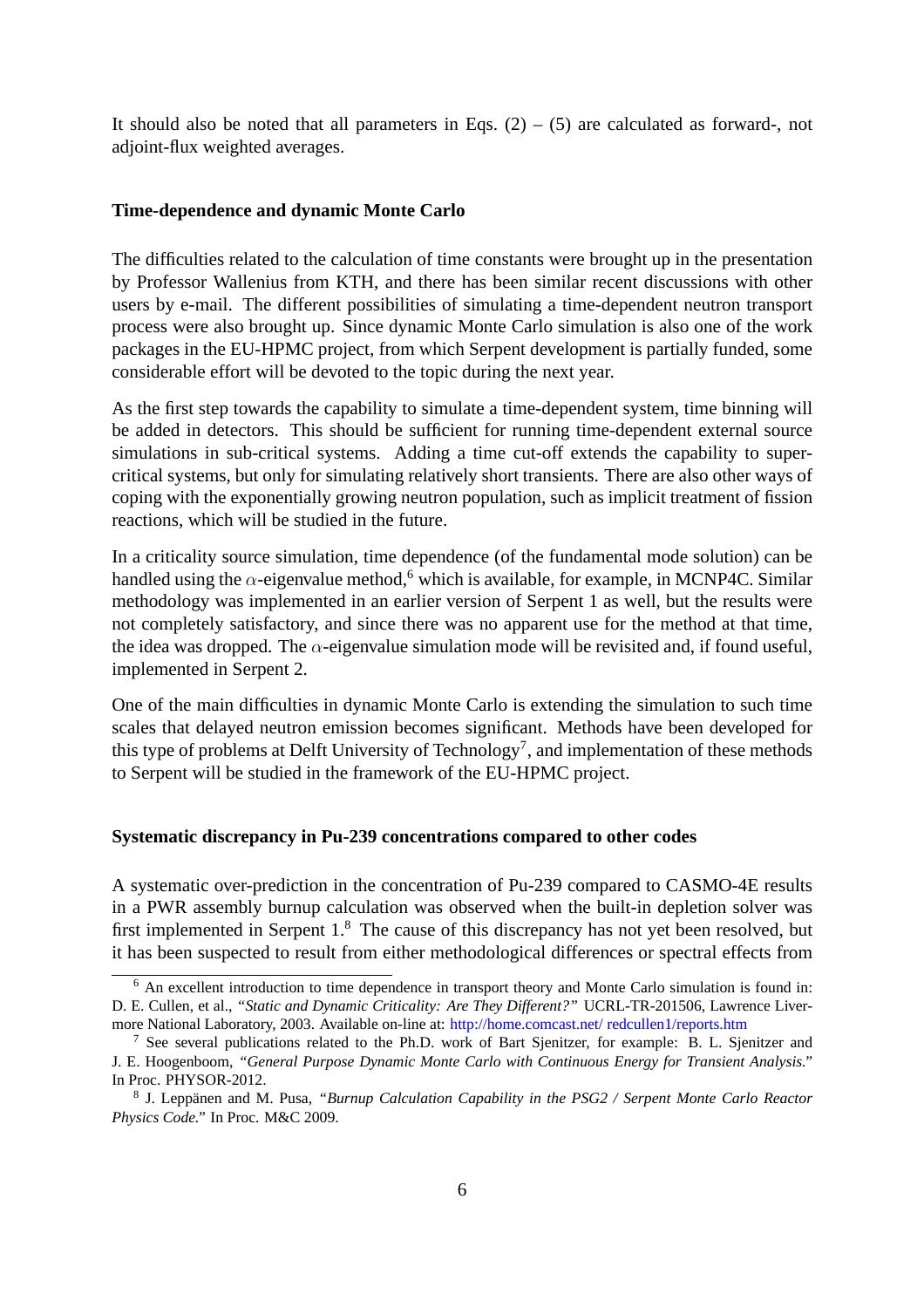fission product build-up, since some differences are also seen in the concentrations of Xe-135 and Sm-149.

The presentation from HZDR showed similar results for Pu-239 concentrations in SFR calculations, when Serpent was compared to HELIOS. In this particular case the differences can be attributed to the resonance parameters of Na-23 and O-16, as the cross sections were prepared using a generic LWR spectrum without resonance self-shielding treatment for the two nuclides. Even though the calculation case differs significantly from the earlier CASMO comparison, it shows how sensitive the build-up rate of Pu-239 is to spectral effects.

#### **New cross section data type for burnup calculations**

In a typical burnup calculation Serpent tracks the concentrations of 1200-1700 nuclides for each burnable material. Of these nuclides, less than 300 have ACE format cross sections available for the transport simulation, which for the burnup solution means that most of the nuclides are assumed to undergo only decay reactions. The list of available cross sections probably covers the vast majority of important reactions, but the truncation of transmutation paths due to missing data inevitably results in some loss of information.

There exists neutron data libraries, such as TENDL2011<sup>9</sup>, which contain cross sections for over 2300 nuclides. This data could, in principle, be used in Serpent burnup calculations, but increasing the number of nuclides with cross sections by almost a factor of 10 would most likely hang the entire calculation, either because of excessive memory usage, or due to dramatically increased processing time.

An alternative solution, currently being planned, is to use these cross sections only for producing one-group transmutation constants for the burnup matrix, without actually including the data in the transport simulation. Similar approach is used in various coupled Monte Carlo burnup calculation codes, in which the external depletion solver reads pre-generated one-group cross sections from a secondary data library for nuclides that are not involved in the Monte Carlo simulation.

#### **New cross section libraries for Serpent 2**

The development of gamma and coupled neutron/gamma transport capability also brings the need to generate new cross section libraries for Serpent 2. These libraries will include gamma transport data and gamma production cross sections for neutrons, as well as heating and radiation damage cross sections required, for example, for certain multi-physics applications. In addition, zero-Kelvin neutron transport libraries will be included to be used with the on-the-fly temperature treatment routine and DBRC. Any other needs should be reported to the developer team (preferably sooner than later).

<sup>9</sup> The TENDL data libraries can be downloaded from: http://www.talys.eu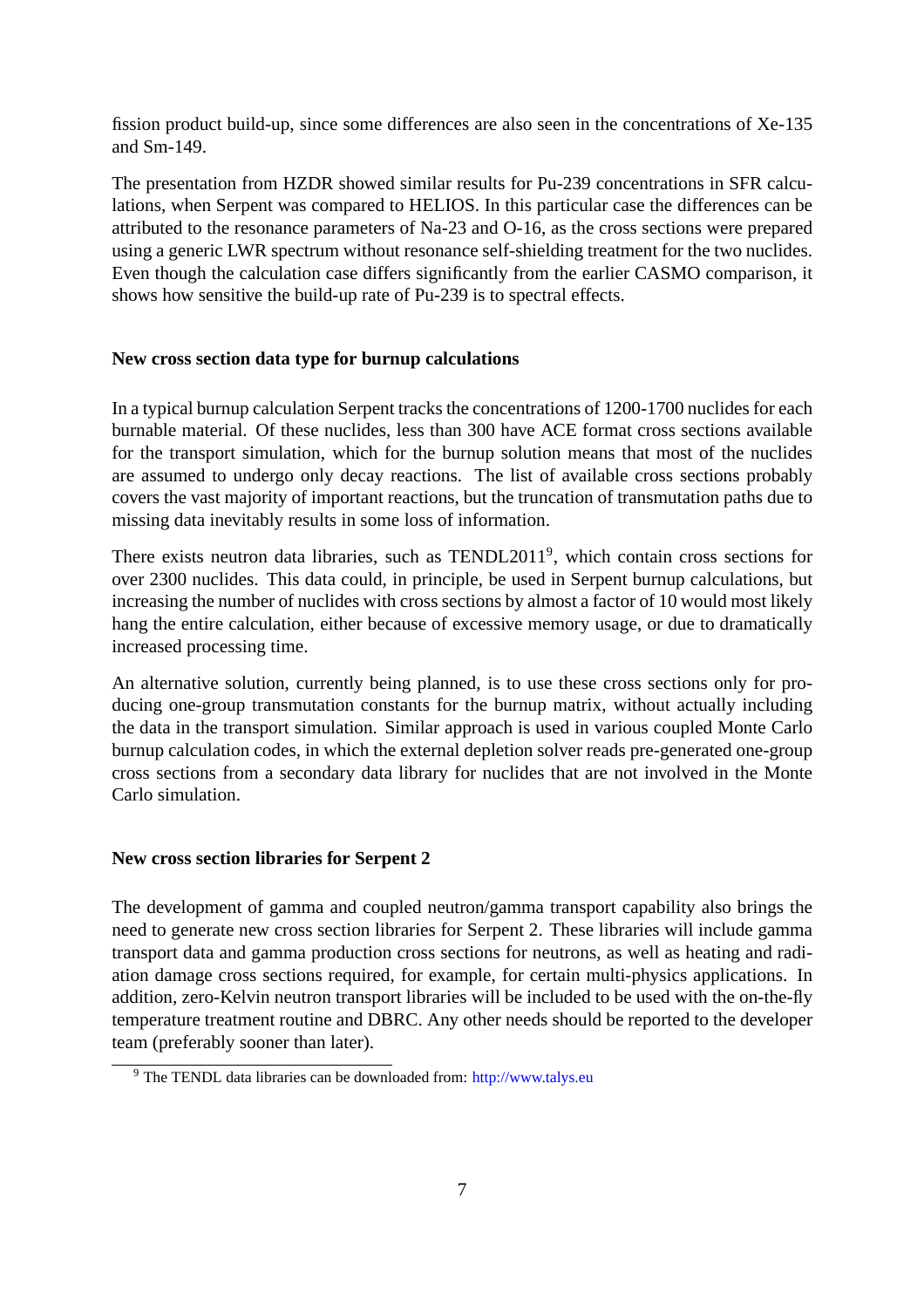## **Multi-physics interface**

The four-year NUMPS-project (Numerical Multi-Physics), recently started at VTT, will focus on developing calculation methods for the coupling of Monte Carlo neutronics and computational fluid dynamics (CFD). As a part of this project, a new interface is being developed for the external coupling of Serpent into thermal hydraulics and fuel performance codes.<sup>10</sup> This interface is not intended to be limited to the couplings studied in the framework of the NUMPS project, and all users working with multi-physics applications are encouraged to use it for passing data between the coupled codes.

The interface is based on the idea that density and temperature distributions can be passed into Serpent transport routines without any modifications in the geometry model. In addition to the simplified coupling scheme, the interface offers the capability to model continuous distributions for the physical state variables. Power distributions, which are needed for completing the coupling, are automatically calculated by Serpent, and written in a separate output file. The work has already begun, and the interface is available for use in the most recent Serpent 2 update. Near-future work involves developing a new interface type based on an unstructured mesh, specifically designed for coupling with CFD codes.

#### **Fuel cycle analysis**

There are several users who are performing complicated fuel cycle analyses that require capabilities beyond what is currently available in Serpent. The presentation from UC Berkeley introduced ADOPT, an automated calculation tool for optimizing the design parameters of fast reactor fuel assemblies. ADOPT uses Serpent as a neutronics and depletion solver. The calculation is currently based on external coupling, but work is on the way for implementing the automated equilibrium cycle search methodology (used in the BEAU code) as an integral part of the Serpent burnup routine. Similar work has been carried out at Politecnico di Milano, as a part of developing the capability to model the continuous reprocessing and refueling of molten salt reactors.

Even though the two applications presented at the meeting represent completely different reactor technologies, they share certain similarities at the code level. Other planned features related to fuel cycle analyses include branch calculations, fuel shuffling, and reactivity control by control rod movement and boron dilution. These new features do not involve difficult theoretical considerations, but they can complicate the burnup routine quite considerably, especially when combined with advanced time-integration methods and techniques developed for stabilizing spatial oscillations.

It is therefore recommended that some form of collaboration or information exchange is formed between the different groups working with these methods. This is not only to ensure the novelty of doctoral theses based on the work, but also to simplify the integration of the developed calculation routines with the other parts of Serpent source code.

<sup>&</sup>lt;sup>10</sup> This interface will be presented at the upcoming ANS Winter Meeting in November in San Diego.